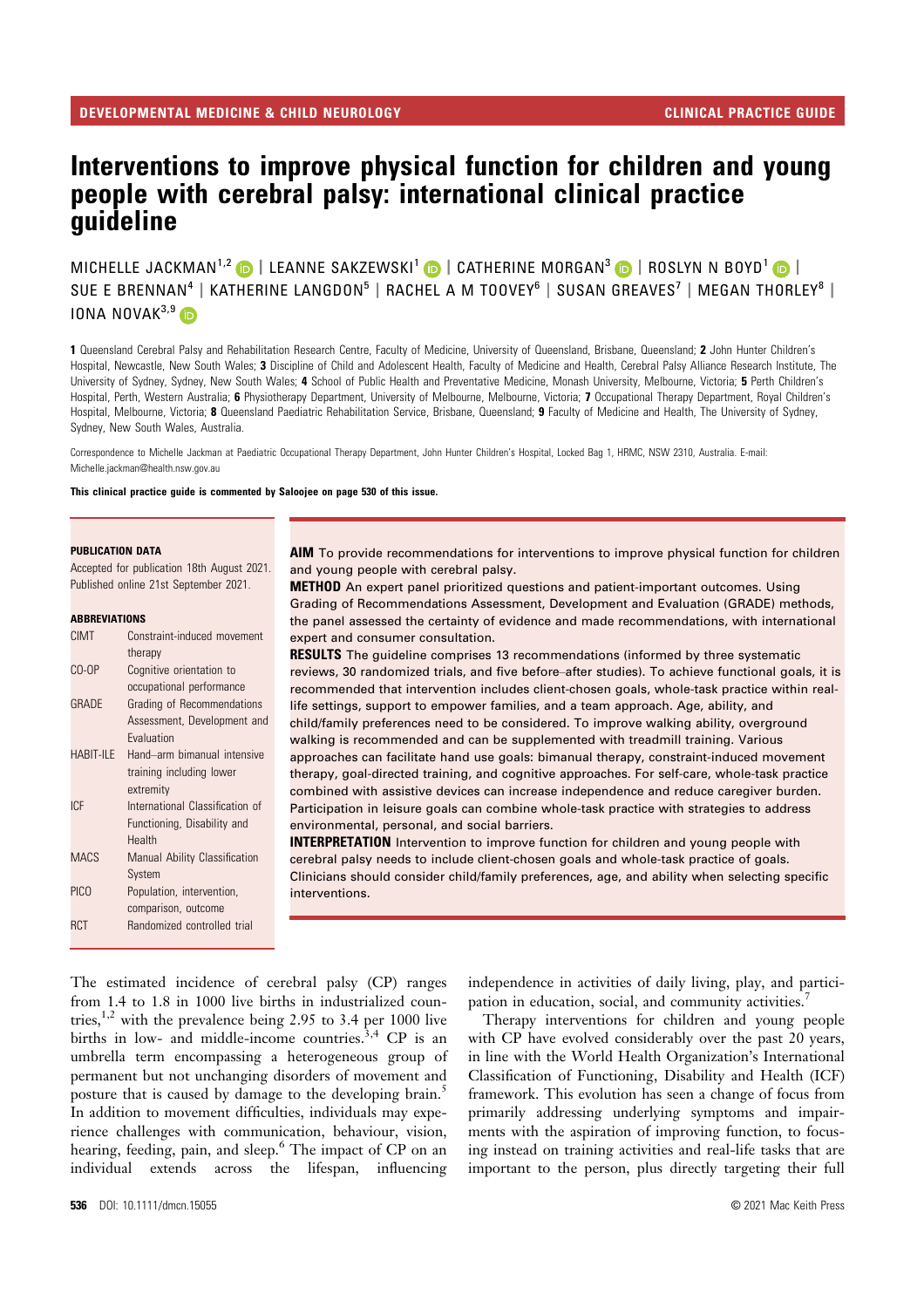participation within the community.<sup>8</sup> Client-centred goals, direct active practice of the individual's goal and adaptation of the task and environment to suit the individual align both with personal and environmental factors of the ICF and tap into personal factors including motivation and individual interests. This holistic approach to targeting all modifiable factors that might influence outcomes is also aligned with the 'F words' for child development: function, family, fitness, fun, friends, and future.<sup>9</sup>

Interventions that aim to improve function are therapeutic approaches in which the child actively practises the goal or task they wish to achieve (known as 'goal-directed', 'task-based', or 'whole-task practice' approaches). These interventions encompass similar principles in which individual goals are set, and the goal or task is actively practised by the individual until the goal or desired 'functional' outcome is achieved in a holistic way. Examples of specific named interventions that are 'goal-based' include cognitive orientation to occupational performance (CO-OP), goal-directed training, goal-directed motor coaching, goal-directed home programmes, and hand–arm bimanual intensive training including lower extremity (HABIT-ILE). Examples of specific named interventions that are 'taskbased' include bimanual training, constraint-induced movement therapy (CIMT), context therapy, hand–arm bimanual intensive training (HABIT), partial bodyweightsupported treadmill training (part-task), sit-to-stand training, task-orientated functional exercise, and treadmill training (part-task). Examples of specific named interventions that are 'whole-task practice' include overground walking. Interventions that improve function encompass goals within the 'activity' and 'participation' domains of the ICF, rather than addressing underlying impairments or goals within the 'body functions and structure' domain of the ICF (such as 'fitness'). For example, interventions that improve function do not aim to improve muscle tone, muscle strength, or joint range of motion; and while addressing these may be important for a child with CP, they are not the focus of this guideline (see Appendices S1–S3, online supporting information).

When aiming to improve functional goals, evidence suggests that the whole goal needs to be practised, ideally within a 'real world' context for skills to be effectively transferred to an individual's everyday life.<sup>10,11</sup> For example, a child's goal of improving handwriting legibility would not focus on finger strength and pincer grasp. Instead, intervention to improve function would involve actual practice of handwriting, and take into consideration other factors that may be affecting the child's ability to produce written work at home and school (e.g. the pen or pencil the child is using, the chair or table they are seated at for writing, where the child is positioned within the classroom, literacy skills, as well as the child's motivation or the levels of 'fun'). In this way, intervention is not solely focused on the motor skill, but also takes into consideration the ICF personal and environmental factors that may be affecting achievement of the goal. If the child cannot

#### What this paper adds

- To improve physical function, intervention should focus on active practice of the client's goals.
- Best practice includes client-chosen goals and whole-task practice.
- Education and support need to be provided to empower families in decisionmaking.
- Child/family preferences, age, and ability need to inform choice of interventions.

complete the whole task, part-task practice could be conducted, followed by whole-task practice.

The aim of this guideline is to provide equitable and relevant recommendations based on the best available evidence to guide clinicians and inform families about the most appropriate interventions to improve function for children and young people with CP. This guideline places an emphasis on physical strategies because CP is a physical disability and most of the evidence has researched physical function. While cognitive, communication, and social functions are important, these are not the focus of this guideline.

### METHOD

The Grading of Recommendations Assessment, Development and Evaluation (GRADE)<sup>12</sup> approach underpinned the guideline development. A technical panel comprising clinician-researchers and methodologists trained in Cochrane and GRADE approaches (Appendix S4, online supporting information) had oversight of the technical process of development (Appendix S5, online supporting information).

Wide international consultation was conducted at every stage of the guideline development with key stakeholders. Stakeholders included parents and consumers, specialist clinicians and researchers  $(n>600)$  in three continents, and an international panel from high-, middle-, and lowincome contexts. The guideline topic was nominated and prioritized by parents of children and young people with CP, researchers, and clinicians during a formal consultation process conducted by the International Alliance of Academies of Childhood Disability guidelines group in Vienna in 2014, San Diego in 2014, and an e-consumer survey in 2015. Parents rated improving function as their third highest priority for clinical guideline development (after early diagnosis and early intervention, which were addressed in separate publications). For each clinical question, the technical panel members conducted the search, critical appraisal, and summarized findings of the systematic review and the certainty of the evidence in GRADE Evidence Profiles.<sup>12</sup> Using the GRADE Evidence to Decision framework, $13,14$  recommendations were made by a multidisciplinary panel that included consumers and clinicians. The resulting draft guideline was reviewed by a 20 member international panel for feasibility, acceptability, affordability, and cultural sensitivity globally. The guideline development methods are reported in full in Appendices S4 to S6, Tables S1 to S3, and Figure S1 (online supporting information). A flow diagram of the development and consultation process is also provided (Fig. 1).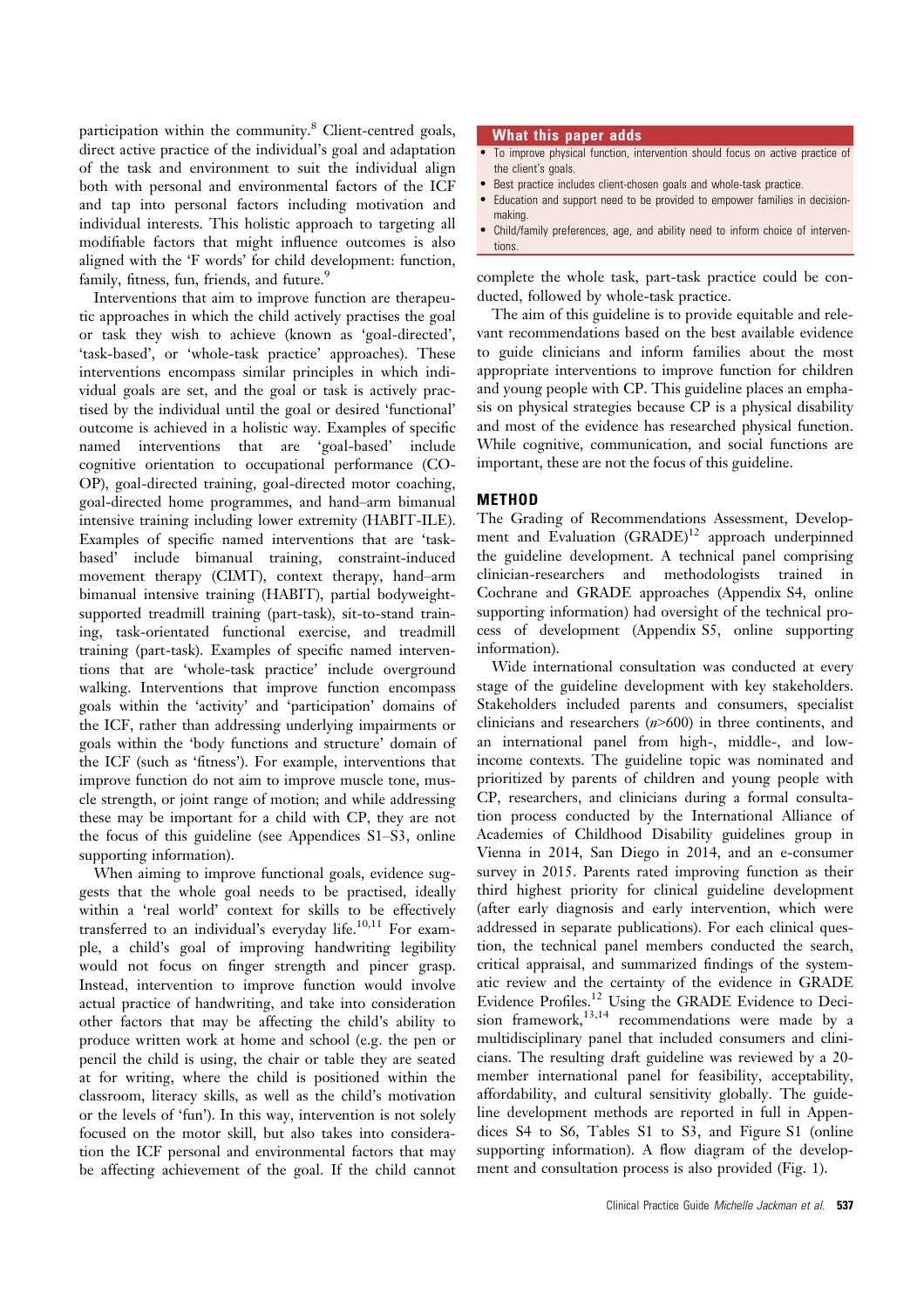

# LEGEND

 $\widehat{\mathbb{D}}$  CONSUMERS = People with Cerebral Palsy & Parents

 $\stackrel{\leftrightarrow}{\parallel}$  KEY STAKEHOLDERS = International Alliance of Academies of Childhood Disability [Inc Parents, Clinicians & Researchers]

 $\tilde{\P}$ TECHNICAL PANEL = GRADE & Cochrane Trained Clinician Researchers

 $\hat{\mathbb{P}}$  MULTIDISCIPLINARY PANEL = Consumers + Key Stakeholders + Technical Panel

 $\tilde{\P}$  INTERNATIONAL PANEL = 20 Expert Clinician Researchers in Low-, Middle- & High-Income Countries

Figure 1: The quideline process. PICO, population, intervention, comparison, outcome; GRADE, Grading of Recommendations Assessment, Development and Evaluation; ROB, risk of bias; RCT, randomized controlled trial.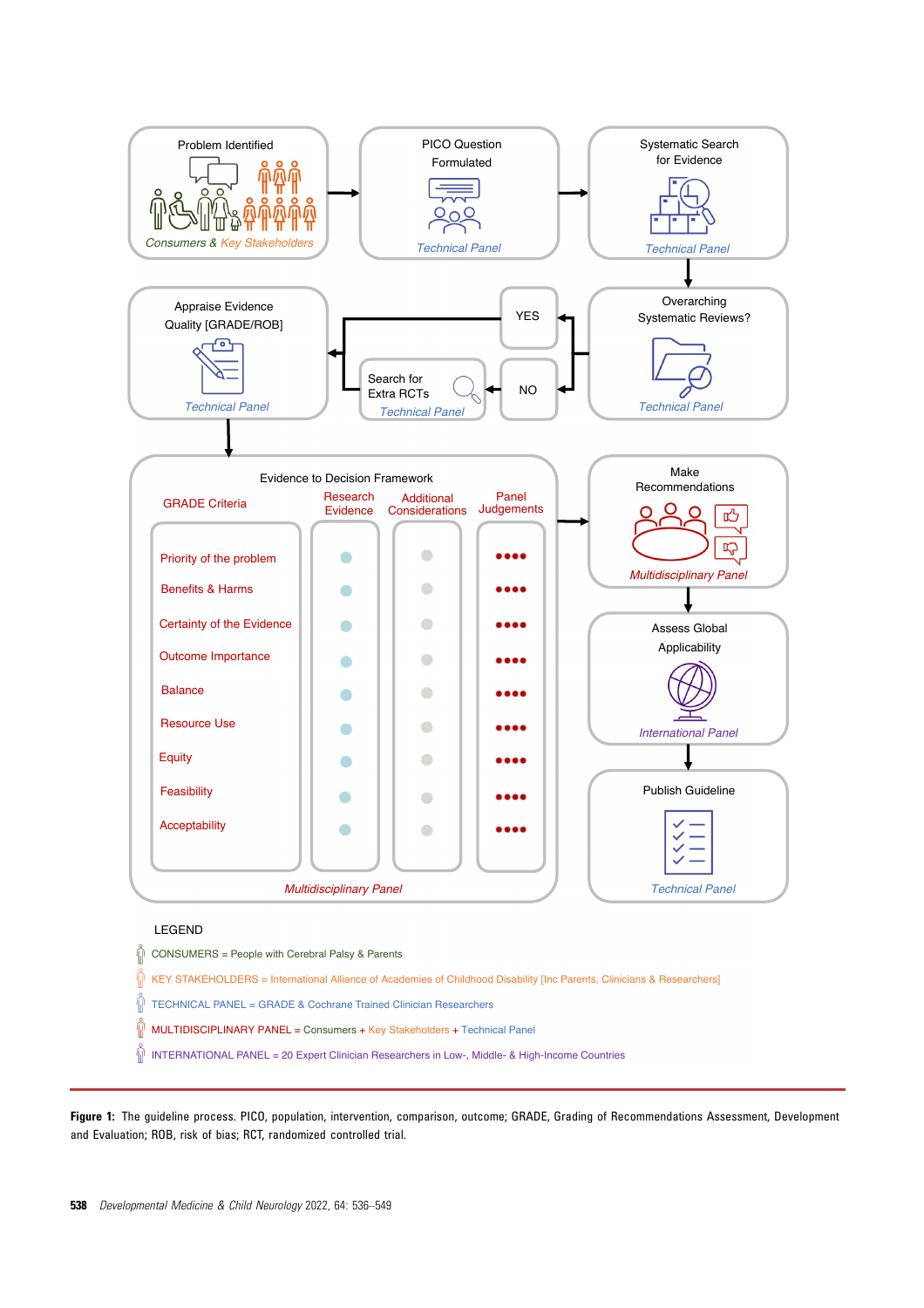### **PICO**

Our population, intervention, comparison, outcome (PICO) question was as follows. For children and young people with CP (P), which interventions to improve function (as defined in the introduction) (I), compared with alternative interventions or no intervention (C), improve outcomes in the activities or participation domains of the ICF (O)?

### Eligibility criteria

Inclusion criteria for systematic reviews (which included randomized trials) and randomized trials were the following: (1) at least 80% of participants had CP; (2) at least 80% were aged between 2 and 18 years; (3) they evaluated interventions that aimed to improve physical function; (4) outcomes were measured using valid, reliable, and responsive measures at the activities and participation domains of the ICF.

Inclusion criteria for supplementary searches (if no relevant systematic reviews or randomized trials existed) included the following: (1) participants included children and young people with CP aged 2 to 18 years; (2) reliable research methods were evident; (3) studies evaluated interventions that aimed to improve physical function.

Where duplicate or similar systematic reviews existed, we selected one systematic review that best answered our PICO. A review was deemed to be superseded if there was a newer review that included the same randomized controlled trials (RCTs) or was more comprehensive. When an RCT was missing from an overarching systematic review but was included in other reviews, these extra RCTs were extracted and added to the body of evidence under examination. See Appendix S5 for further detail.

#### Search

We systematically searched the Cochrane Library, CINAHL, Embase, and MEDLINE up to November 2018 to capture existing guidelines, systematic reviews (including RCTs), and RCTs that answered our PICO question. Supplementary searches were done where higherquality evidence was unavailable or the systematic review did not fully answer our PICO question. Search terms are available in Appendix S6. An updated search of systematic reviews and randomized trials only was done in May 2021.

#### Study selection and data extraction

Two reviewers independently performed study selection, data extraction, and risk-of-bias ratings. The methodological quality of studies chosen as primary evidence was assessed (Table S1): overarching systematic reviews (which included primary RCTs) using the revised A MeaSurement Tool to Assess systematic Reviews (AMSTAR 2);<sup>15</sup> randomized trials using the Cochrane Risk of Bias-2 (RoB 2); $^{16}$  and non-randomized studies using the Risk Of Bias In Non-randomized Studies of Interventions  $(ROBINS-I)<sup>17</sup>$ 

### Data synthesis

Selection of evidence was based on alignment of the study with the PICO questions, how up to date the systematic review (which included RCTs) was, and the methodological quality. Characteristics of included studies and risk-ofbias assessment were tabulated (primary evidence [Table S1]; other included studies [Table S2]; excluded studies [Table S3]). Certainty of evidence was assessed and tabulated in GRADE evidence profiles (Appendices S7– S10, online supporting information). If randomized trials had sufficiently similar characteristics, meta-analyses were performed.

### Evidence-based recommendations

The GRADE Evidence to Decision framework was used to develop recommendations, considering the balance of benefits and harms, certainty of evidence, patients' values and preferences, resources, equity, acceptability, and feasibility. The guideline multidisciplinary panel, which included consumers, clinicians, and technical methodologists, considered evidence and other information in relation to each of these Evidence to Decision criteria to decide on the direction (for or against an intervention) and the strength (strong or conditional) of each recommendation.18,19 For each area of function, the panel made recommendations at two levels. First, the panel made a general recommendation considering the totality of evidence across interventions that aim to improve function versus no intervention (e.g. for or against mobility training). Second, specific recommendations were made for each of the interventions for which there was evidence (overground walking, treadmill training, etc.). The evidence, information, and panel's judgements are summarized in a single Evidence to Decision framework for each function (shown in Appendices S7–S10). Strong recommendations are made for interventions where the benefits clearly outweigh the harms (including high or moderate certainty evidence, and for which most individuals [children/young people and families] would place similar values on the outcomes of the intervention), and where other factors favour the use of the intervention. In essence, a strong recommendation in GRADE means that most health professionals should follow the recommendation and most individuals would want the recommended action: the intervention is considered essential. Conditional recommendations are those for which there is a closer balance between the benefits and harms (including lower certainty of evidence, variability, or uncertainty about the value individuals place on the outcomes of the intervention), where there may be cost implications, and shared decision-making is essential because different choices of interventions may be appropriate for individuals (children/young people and families).

### Good practice recommendations

The multidisciplinary panel drafted good practice recommendations for questions outside the scope of the systematic review, following the GRADE approach for ungraded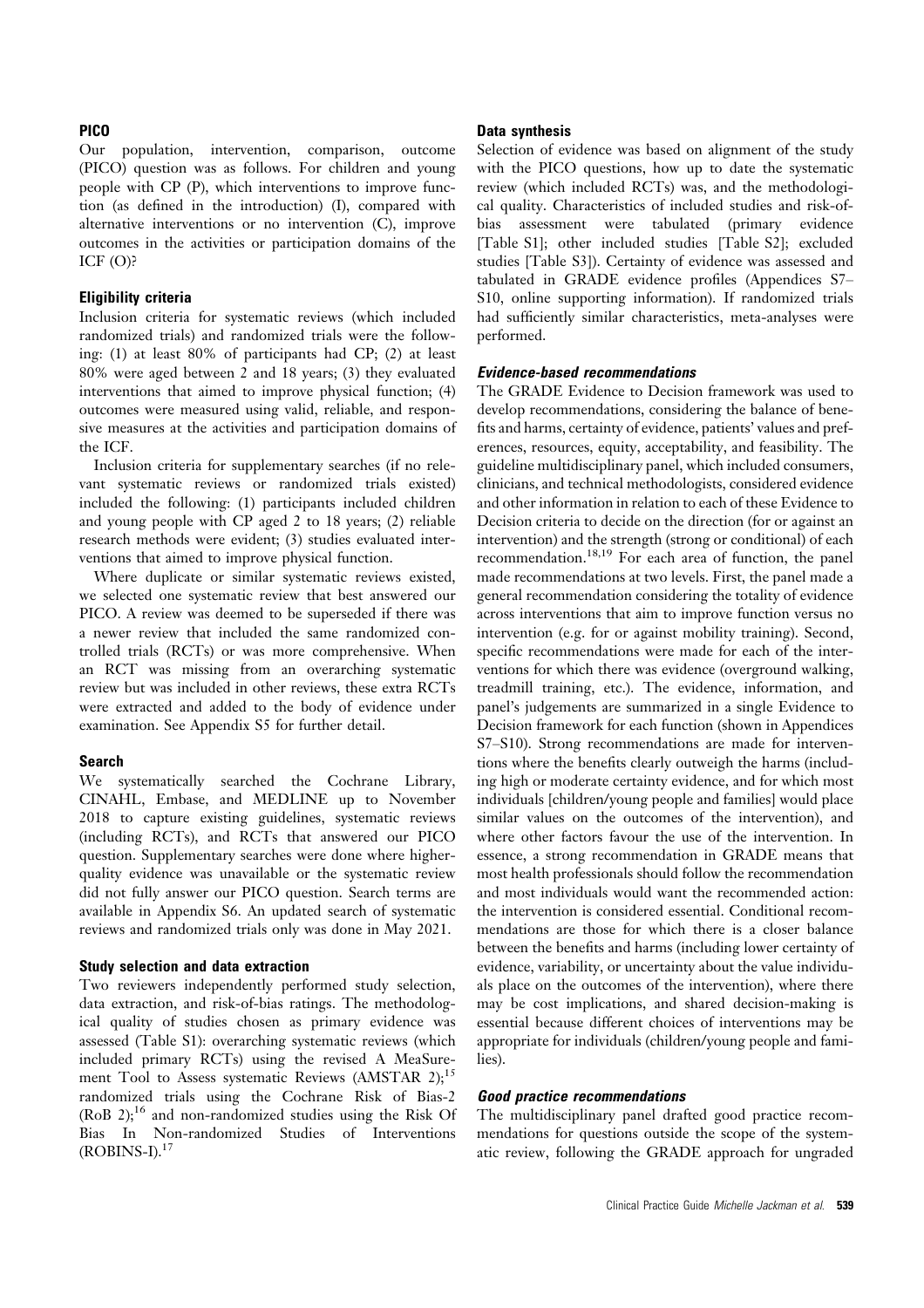recommendations.<sup>20</sup> The panel based these recommendations on their consensus views of currently accepted ethical and healthcare standards for children and young people with CP. These were reported separately.

### RESULTS

The guideline comprises 13 recommendations: four evidence-based graded recommendations (three systematic reviews inclusive of randomized trials, 30 randomized trials, and five before–after studies) and nine ungraded good practice recommendations. Search results are summarized in a Preferred Reporting Items for Systematic Reviews and Meta-Analyses (PRISMA) flowchart (Fig. S1).

We present broad recommendations for each functional goal, followed by more specific recommendations about

intervention options. Recommendations are summarized in Tables 1 and 2.

### GOOD PRACTICE RECOMMENDATIONS

General principles to improve the process and content of care when working with children and young people with CP and their families are recommended for addressing functional goals. These recommendations are relevant to all subtypes of CP. Clinical reasoning and decision-making should always involve weighing up individual children and young people's and families' preferences, context, clinical and health system affordances, plus the certainty of the evidence. Depending on the circumstances and context, it may only be possible to follow some, rather than all, of these recommendations; this decision should be grounded

#### Table 1: Good practice recommendations for interventions to improve physical function for children and young people with cerebral palsy

#### Recommendation 1: Client-chosen goals should be set

- Intervention should always begin with understanding the child's functional goals. If the child is unable to identify their own goals, families should be engaged to set goals considering the child's preferences and interests
- Goals should be functional, well defined, achievable, and measurable
- Goals should be incremented according to the child's level of ability and progress
- A written copy of the goals should be provided to the child/family
- Goal performance should be measured at the beginning and completion of the intervention

#### Recommendation 2: Clinicians should determine the factors that are limiting goal achievement

• Clinicians should observe the child carrying out the task/goal to determine the specific skills or barriers that are limiting goal achievement

#### Recommendation 3: Intervention should directly target the child's chosen goals

- Intervention should involve active practice of the goal. Clinicians should use a 'hands-off' approach as much as possible, providing opportunities for the child to actively and independently practice the task they wish to achieve
- Clinicians can assist children and young people by encouraging child-led problem-solving, identifying where task achievement is unsuccessful, and providing feedback on how task performance can be improved
- If the goal is broken down into part-task practice, intervention should be followed by whole-task practice of the goal once the child is ready to do so

#### Recommendation 4: Intervention should be enjoyable and motivating for the child

• If the child is crying or distressed, the clinician should stop, comfort the child, and change the intervention to match the child's ability, needs, and preferences

#### Recommendation 5: Practice of goals should occur within the child's home or community environments

- Functional training is maximized by considering the context of practice. Achievement of the goal is more likely to be carried over into everyday life if it is practised within everyday environments, such as the child's home or community
- When this is not possible, practice should occur within an environment that simulates real-life as much as possible
- Recommendations for practice at home should be given in written or visual formats

#### Recommendation 6: Parent-delivered intervention is a key component of all intervention

- Clinicians should provide the following:
	- Education, coaching, and information to support caregivers to be actively engaged in the intervention, including encouraging autonomy, problem-solving, and task-specific practice of goals
- A structured home programme, which involves practice of the child's chosen goals
- Ongoing review as well as child and family support

#### Recommendation 7: Children and young people and parents should remain the decision-makers throughout

- Clinicians have a responsibility to provide families with up-to-date evidence, to enable them to make informed decisions about the best intervention for their child
- Parental engagement is a key factor in the success of an intervention
- Intervention recommendations should be tailored to match the child's functional ability and potential
- Timing and content of interventions should consider individual factors, such as age, ability level, resources, and individual child and family preferences

# • Only feasible, acceptable, and effective interventions should be recommended and/or performed

#### Recommendation 8: A high enough dose of practice needs to be undertaken to achieve functional goals

- Clinicians should consider how an optimum dose can be achieved when planning intervention, including face-to-face therapy and home practice
- The optimum dose may vary depending on the child, the complexity of the goal, the type of intervention chosen, and context/resources

### Recommendation 9: A team approach should be used to set goals and the intervention regimens

• A team approach (including the child and family as team members) to setting goals and making decisions about intervention regimens can streamline services and prevent overburdening of families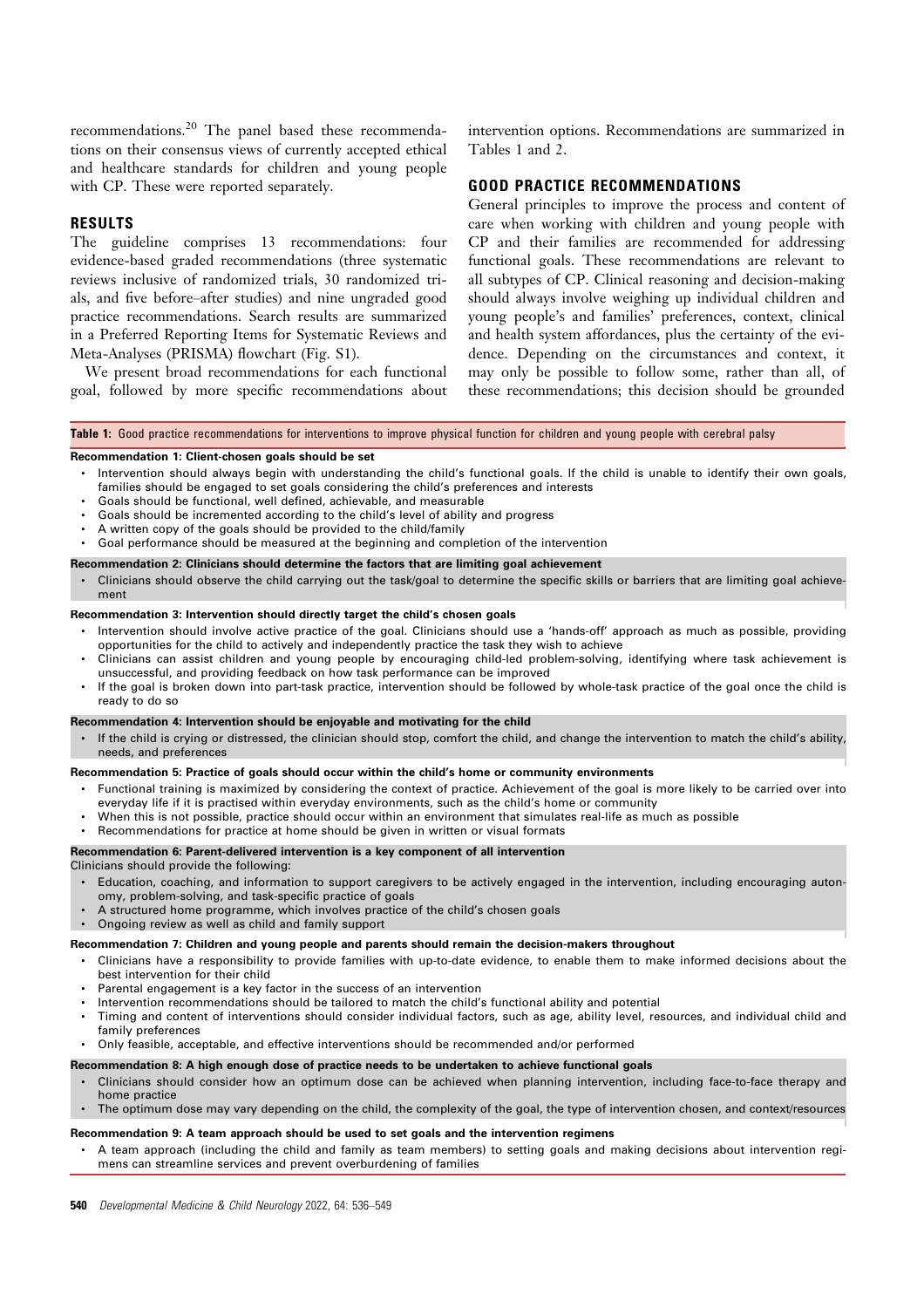| Table 2: Evidence-based practice recommendations for interventions to improve physical function for children and young people with cerebral palsy<br>(CP)                                                                                                                                                                                                                                                                                                                                                                                                                                                                                                                                                                                                                                                                                                                                                                                                                                                                                                                                                                                                                                                                                                                                                                                                                                                                                |                                                                                                                                                                                                                                                                                                                                                                                                                     |  |  |
|------------------------------------------------------------------------------------------------------------------------------------------------------------------------------------------------------------------------------------------------------------------------------------------------------------------------------------------------------------------------------------------------------------------------------------------------------------------------------------------------------------------------------------------------------------------------------------------------------------------------------------------------------------------------------------------------------------------------------------------------------------------------------------------------------------------------------------------------------------------------------------------------------------------------------------------------------------------------------------------------------------------------------------------------------------------------------------------------------------------------------------------------------------------------------------------------------------------------------------------------------------------------------------------------------------------------------------------------------------------------------------------------------------------------------------------|---------------------------------------------------------------------------------------------------------------------------------------------------------------------------------------------------------------------------------------------------------------------------------------------------------------------------------------------------------------------------------------------------------------------|--|--|
| Evidence-based practice recommendations                                                                                                                                                                                                                                                                                                                                                                                                                                                                                                                                                                                                                                                                                                                                                                                                                                                                                                                                                                                                                                                                                                                                                                                                                                                                                                                                                                                                  | Strength of recommendation and quality of<br>evidence                                                                                                                                                                                                                                                                                                                                                               |  |  |
| <b>Recommendation 10: Mobility</b><br>To improve mobility in children and young people with CP (GMFCS I-IV, all motor<br>subtypes) we recommend mobility training using a goal-directed approach, with a<br>focus of practice within a real-life context, compared with no intervention<br>10.1 Walking speed and endurance<br>To improve walking speed and endurance in children and young people with CP,<br>we suggest overground training (with or without a walker) (GMFCS I-IV), treadmill<br>training (GMFCS I-III), and HABIT-ILE (GMFCS I-IV), compared with no<br>intervention OR body functions and structure intervention<br>10.2 Gross motor function<br>To improve functional mobility goals and balance in children and young people<br>with CP, we suggest goal-directed training (GMFCS I-III) and HABIT-ILE (GMFCS I-<br>IV), compared with no intervention OR body functions and structure intervention<br>To improve gross motor function in children and young people with CP (GMFCS I-<br>IV), we suggest either altering environmental factors (e.g. 'context focused') OR<br>child-focused therapy (i.e. treatments that alter child-related factors)<br>We suggest clinicians consider the child's age, ability, and child/family preferences<br>and tolerance of adjunctive interventions when selecting interventions                                                                                         | Strong recommendation for mobility training<br>as there is high certainty of harm from no<br>intervention <sup>a</sup><br>Conditional recommendation for overground<br>walking, treadmill training, goal-directed<br>training, HABIT-ILE, and context-focused<br>Moderate certainty for overground training<br>Low certainty for treadmill training, goal-<br>directed training, HABIT-ILE, and context-<br>focused |  |  |
| <b>Recommendation 11: Hand use</b><br>To improve goal achievement in hand use in children and young people with CP<br>(MACS I-IV, all motor subtypes), we recommend a goal-directed or task-specific<br>approach, compared with no intervention OR body functions and structure<br>intervention<br>To achieve functional upper-limb goals in children and young people with<br>unilateral CP, we recommend CIMT, bimanual therapy/HABIT (MACS I-III), and we<br>suggest CO-OP and HABIT-ILE (MACS I-IV) compared with no intervention OR<br>body functions and structure intervention <sup>b</sup><br>To achieve functional hand use goals in children and young people with bilateral<br>CP, we suggest HABIT/HABIT-ILE (MACS I-III) and CO-OP (MACS I-IV) compared<br>with no intervention OR body functions and structure intervention <sup>b</sup><br>To improve hand use in children and young people with CP classified in MACS<br>level IV (unilateral or bilateral), we suggest a goal-directed focus plus<br>environmental adaptations and equipment/assistive technology to maximize<br>independence, compared with no intervention OR no equipment/assistive<br>technology OR body functions and structure intervention <sup>b</sup><br>We suggest clinicians consider the child's age, ability, context/resources, and<br>child/family preferences and tolerance of adjunctive interventions when selecting<br>interventions | Strong recommendation for CIMT and<br>bimanual<br>High certainty for CIMT. Moderate certainty<br>for bimanual training/HABIT<br>Conditional recommendation for CO-OP, goal-<br>directed, and HABIT/HABIT-ILE<br>Low certainty for CO-OP, goal-directed, and<br><b>HABIT/HABIT-ILE</b>                                                                                                                               |  |  |
| Recommendation 12: Self-care<br>To improve self-care goal achievement in children and young people with CP (all<br>motor types and severities), we recommend a goal-directed and task-specific<br>approach (for skills development) plus adaptive equipment (for safe, timely<br>independence), compared with no intervention<br>To improve self-care skills in children and young people with CP (GMFCS I-IV, all<br>motor types), we recommend goal-directed training, CO-OP, and HABIT,<br>compared with no intervention or body functions and structure intervention, <sup>b</sup> and<br>we suggest HABIT-ILE (GMFCS I–IV, all motor types)<br>To improve independence, safety, and decrease caregiver burden during self-care<br>tasks for children and young people with CP (GMFCS IV and V, all motor types),<br>we suggest adaptive equipment                                                                                                                                                                                                                                                                                                                                                                                                                                                                                                                                                                                   | Strong recommendation as there is high<br>certainty of harm from no intervention <sup>a</sup><br>Moderate certainty for context-focused, goal-<br>directed training and HABIT. Low certainty<br>for CO-OP, <sup>a</sup> HABIT-ILE                                                                                                                                                                                   |  |  |
| <b>Recommendation 13: Leisure</b><br>To improve performance of a leisure activity in children and young people with CP,<br>we suggest clinicians combine goal-directed approaches (CO-OP, goal-direct<br>training, HABIT-ILE for GMFCS I–IV; and goal-directed training for GMFCS V) with<br>a focus on supporting the individual to overcome environmental, personal, and<br>social factors that may limit participation, compared with no intervention or body<br>functions and structure intervention <sup>b</sup>                                                                                                                                                                                                                                                                                                                                                                                                                                                                                                                                                                                                                                                                                                                                                                                                                                                                                                                    | Conditional recommendation<br>Most individuals would choose this option;<br>however, there is limited direct evidence<br>Low certainty                                                                                                                                                                                                                                                                              |  |  |

<sup>a</sup>A strong recommendation was assigned because this clinical problem area is always a high priority for families and there is high-quality evidence of harm from no intervention (in population register studies) including decline in musculoskeletal deformity, walking, and self-<br>care skills when these interventions to improve are not in use. <sup>b</sup>More detailed inf Evidence to Decision Appendices S7–S10 (online supporting information). GMFCS, Gross Motor Function Classification System; HABIT-ILE, hand–arm bimanual intensive training including lower extremity; MACS, Manual Ability Classification System; CIMT, constraint-induced movement therapy; CO-OP, cognitive orientation to occupational performance.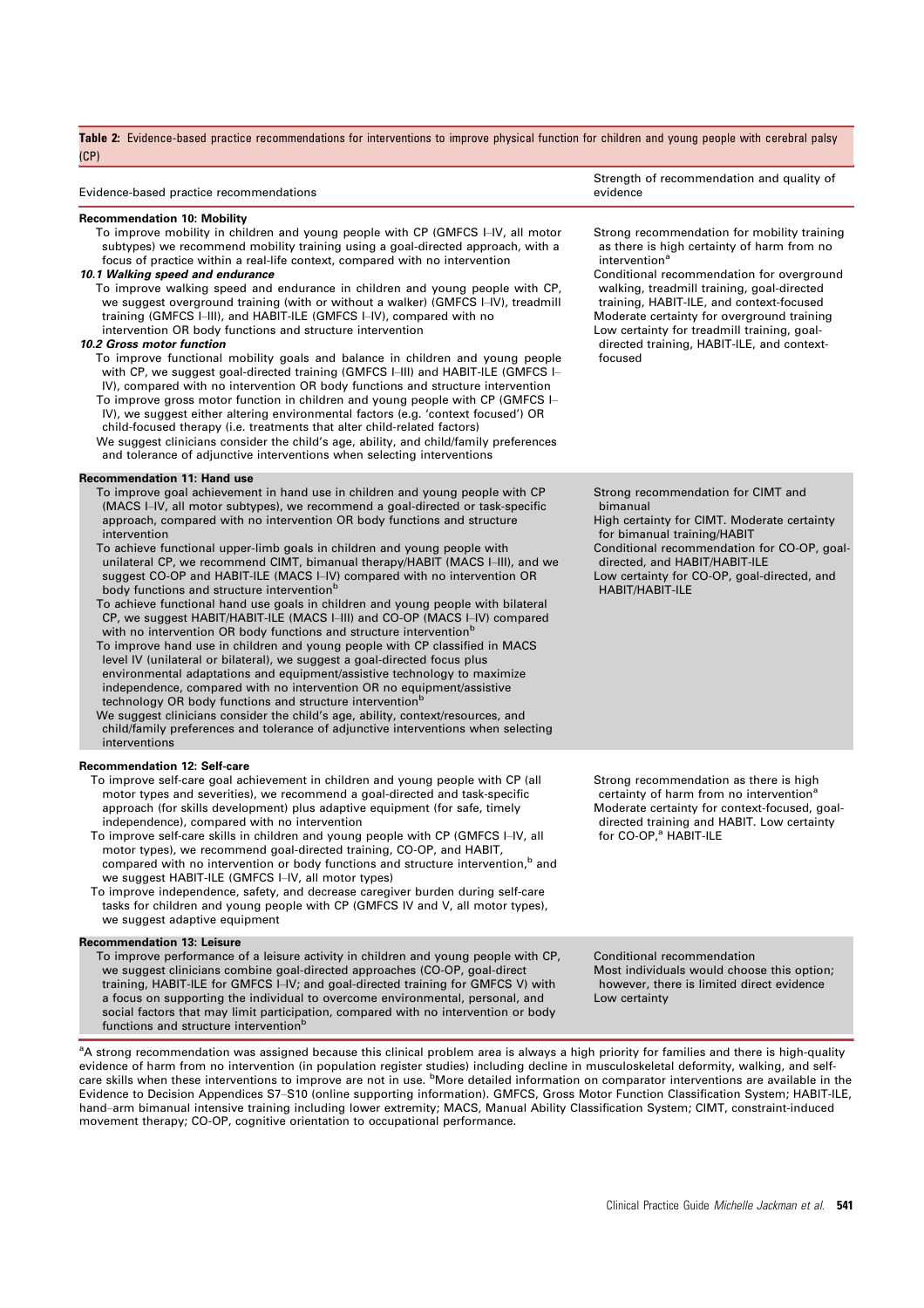in good clinical reasoning. It is likely that knowledge translation efforts will be needed by the field to overcome health system barriers that limit implementation of these recommendations (e.g. availability of intensive therapy).

# Good practice recommendation 1 Client-chosen goals should be set $2^{1-24}$

Intervention should begin with understanding the children and young people's goals to harness the ICF personal factor of motivation and interests. Inviting children and young people to identify the functional skills and abilities that are most important to them, then setting small, realistic goals, can improve motivation and outcomes.<sup>25</sup> If the child is unable to identify their own goals (owing to age or ability), goals should be discussed with families ('family').

Some children and young people and families may find setting goals challenging, particularly if they have no experience, or a cultural preference for expert-delivered care. Therapists can discuss what is realistic for the child on the basis of their ability level while ensuring the child's interests and preferences are included when setting goals. For younger children, caregivers may need information about realistic developmental and prognostic trajectories ('family'). To identify goals, clinicians can discuss the child's 'typical' daily routine, or use a standardized tool such as the Canadian Occupational Performance Measure.<sup>26</sup> It is important to consider activities the child enjoys or wishes to participate in ('fun'), and that are most important to them. Goals should be specific and measurable, such as the SMART (specific, measurable, achievable, realistic, timely) goal format.<sup>27</sup> Clinicians should set a timeframe within which the goal is achievable, and measure the goal at the beginning and end of intervention with feedback to the family because this promotes adherence, satisfaction, and adequate intensity of practice.<sup>28</sup>

## Good practice recommendation 2 Clinicians should determine the factors that are limiting goal achievement<sup>10</sup>

Once the child has identified their goals, clinicians should carry out structured observations and task analysis of the child attempting their goal. Clinical reasoning is then used to determine the factors that are limiting goal achievement and to identify the task components or specific skills that need to be targeted, while considering barriers (including environmental and social barriers and/or body functions and structure).

### Good practice recommendation 3 Intervention should directly target the child's set goals $10$

Intervention should focus on actively practising the goals, rather than attempting only to address underlying impairments (such as muscle weakness, joint range of motion, or proprioception). A child's active practice involves a 'handsoff' therapy and coaching approach, allowing them to selfinitiate and perform tasks to their full potential.<sup>10</sup> When the child is unable to practise the whole task, part-task practice may be undertaken as a first step towards wholetask practice. Providing feedback to the child is an important part of learning a new task or skill.<sup>29,30</sup> Feedback can be provided verbally or may involve child-led problemsolving as a part of the intervention. Feedback can be inherently built into task practice so that the child knows when they have succeeded.

If a body functions and structure barrier to goal performance is identified, intervention might include a body functions and structure intervention paired with taskspecific training to support task performance. For example, if the goal was to play tennis and one of the goal-limiting factors was that the child could not sustain their grip of the racket, grip strength training might be paired with practice in maintaining a grip of the racket while playing tennis.

#### Good practice recommendation 4

### Intervention should be enjoyable and motivating for the  $chilr<sup>28,31,32</sup>$

Intervention should involve enjoyable, motivating, and challenging activities. If the child is crying or distressed, the clinician should stop, comfort the child, and change the intervention to match the child's needs and preferences. If the intervention is painful and/or distressing, it is not recommended.

#### Good practice recommendation 5

### Practice of goals should occur within the child's home or community environments where possible<sup>11</sup>

The child is more likely to be able to achieve their goal in everyday life if it is actually practised within their home or community. When this is not possible, practice should occur within an environment that simulates real-life as much as possible. This may include practice of the whole task within the clinic environment, or similar environment (e.g. an outdoor space if the goal is an outdoor activity). Children and young people and families can bring resources for goal practice into the clinic (e.g. if the goal is improving basketball skills, the child can bring the ball they use at home/school). Clinicians can plan with the child and family how and when practice can be undertaken during the family's daily routine.<sup>28</sup> This will facilitate carry-over of skills into everyday life.

### Good practice recommendation 6 Parent-delivered intervention can be used to supplement face-to-face therapy when appropriate education is provide $d^{33}$

Parent-delivered intervention is recommended as an important supplement to face-to-face therapy. To support a home programme, clinicians should (1) establish a collaborative partnership with the family; (2) empower the child and family to set their own goals for intervention; (3) provide a list of feasible and enjoyable activity ideas and resources in written format with photographs, ideally of the child doing the task, that can be done at home; (4)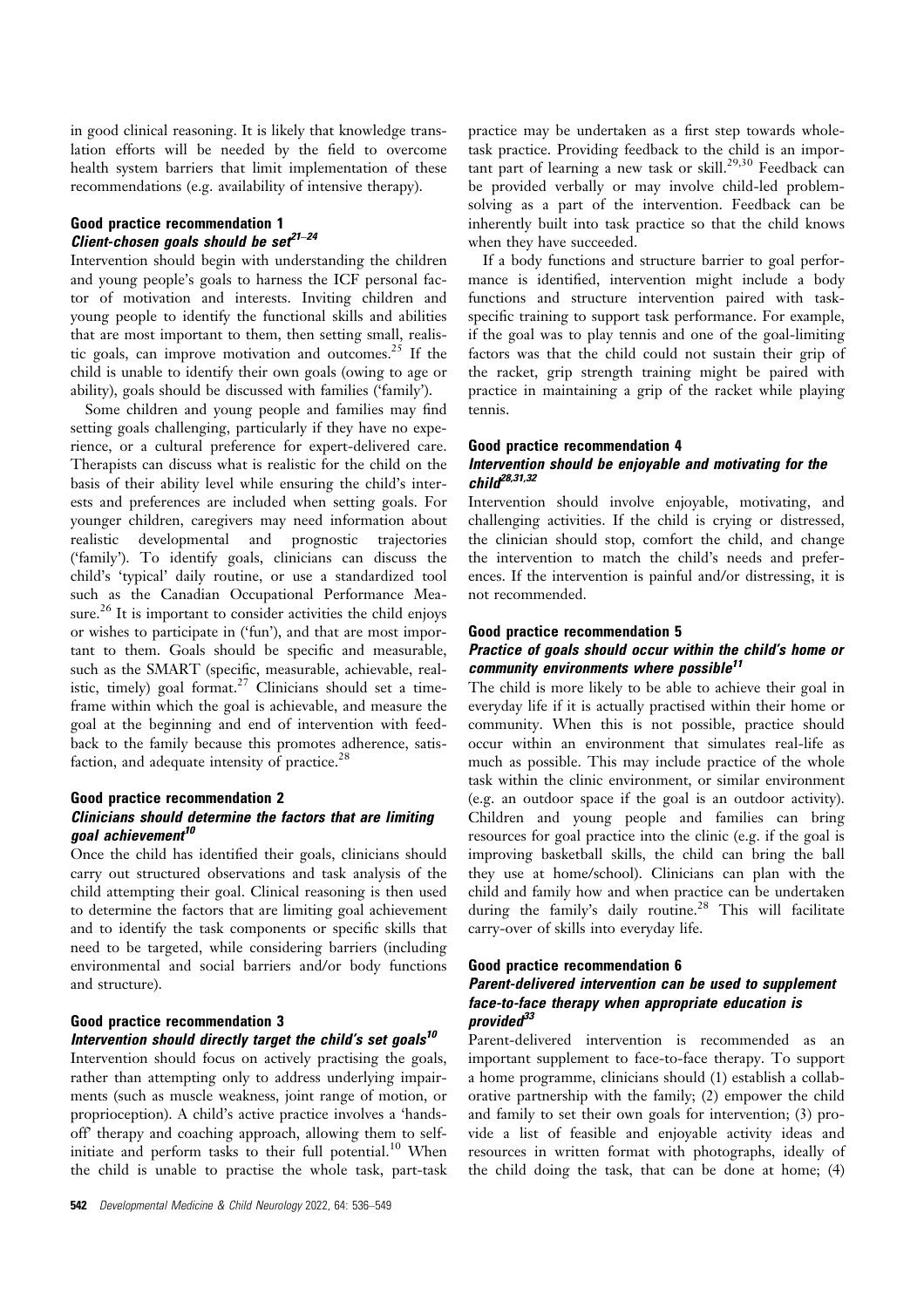demonstrate, educate, and coach parents on how to support practice at home; and (5) check in regularly with families (telephone, video, e-mail, or face-to-face) to provide support and update the programme as needed. $33$  Parentdelivered interventions may be particularly important in underdosed models of healthcare.<sup>34</sup> It is also important for therapists to support parents to remain in the role of parent, and not become a therapist at home ('family'). Some families may find it preferable for the intervention to be clinician-delivered so as not to disrupt family routines and roles. Clinicians should adapt the intervention plan according to family preferences.

# Good practice recommendation 7 Children/young people and parents should remain the decision-makers throughout<sup>28,35,36</sup>

Clinicians should provide families with up-to-date evidence, to enable families to make informed decisions about the best intervention for their child. In addition to considering the child's goals, age, and ability level, families should be invited to develop their own ideas about how to achieve the goals and to consider the most important people in the child's life to support learning. Parental engagement is a key factor in the success of an intervention ('family'). Building a strong relationship between the clinician, child, and family, and allowing children and young people and families to be actively engaged in decision-making, leads to better clinical outcomes.<sup>28</sup> Clinicians should empower parents to understand that choosing not to do certain interventions or using compensatory approaches such as equipment and environmental adaptation is not giving up; rather, it is facilitating increased independence and respect for the child's time and preferences. Clinicians should not recommend interventions known to be ineffective or unsuitable to the child's functional abilities.

# Good practice recommendation 8 A high enough dose of practice needs to be undertaken to achieve functional goals

It is important to consider dose of practice when making a decision about intervention options as different interventions may require more or less practice to be successful. Clinicians and families may need to plan how the effective dose will be achieved. Clinicians should inform families when an intervention is unlikely to be successful if their child does not practice enough to reach the threshold dose. For interventions aimed at improving function, the threshold dose is the amount of practice needed to achieve a goal. In many settings, 'intensive' or 'high-dose' interventions may not be realistic, often because of historical models of service and/or funding constraints. Therapists and families should discuss how threshold doses can be reached through a combination of face-to-face therapy and families providing the other necessary portion of the known effective dose. Providing underdosed services is not recommended and is potentially an ineffective use of the child's time and the health system's finances.

To achieve functional goals, goal-directed training, in which the whole goal is practised, is recommended. Goaldirected training is feasible, even in settings where highdose or high-intensity interventions are not affordable or available. The optimum dose of intervention will vary depending on the individual, the complexity of the goal, and the type of intervention. As a general guide, a threshold dose of 15 to 25 hours of goal practice may be needed (for three upper-limb goals).<sup>37</sup> More than half of this can be family-led practice.<sup>37</sup> If the goal of intervention includes more generalized improvement of motor ability (rather than a specific functional goal) it is likely that a threshold dose of over 40 hours of practice is needed. $37$  An intensive block of therapy is recommended over regular low-dose distributed therapy, as children and young people may find it easier to learn a new skill within a dedicated timeframe. Practice and progress can be tracked by a logbook or reward chart.

The natural history of CP involves physical decline with age. Mobility and self-care skills are known to be particularly vulnerable to decline, and regular use of these skills at a high enough dosage will be required for maintenance of skills. Furthermore, some body functions and structures, such as muscle strength and 'fitness', also decline with sedentary behaviour and may require intervention so as not to confound goal achievement.

## Good practice recommendation 9 A team approach should be used to set goals and intervention regime<sup>38</sup>

Multidisciplinary/interdisciplinary teamwork can streamline services and prevent overburdening of families. As children and young people have needs across many areas and disciplines, child-led goal-setting, prioritization, and intervention should occur as a team, rather than multiple single-discipline goals being practised in isolation. It is recommended that the child (rather than clinicians) prioritizes three goals, and the appropriate clinicians support intervention planning. Once these goals have been achieved, new goals can be set.

### EVIDENCE-BASED RECOMMENDATIONS Evidence-based recommendation 10 Gross motor function and mobility

To improve mobility in children and young people with CP (classified in Gross Motor Function Classification System [GMFCS] levels I–V, all motor subtypes), we recommend mobility training using a goal-directed approach, with a focus on whole-task practice within a real-life contexts, compared with no intervention.

### Strong recommendation based on high certainty evidence of harm from no intervention

Walking speed and distance. When aiming to improve walking speed and distance for children and young people classified in GMFCS levels I to III, we suggest the practice of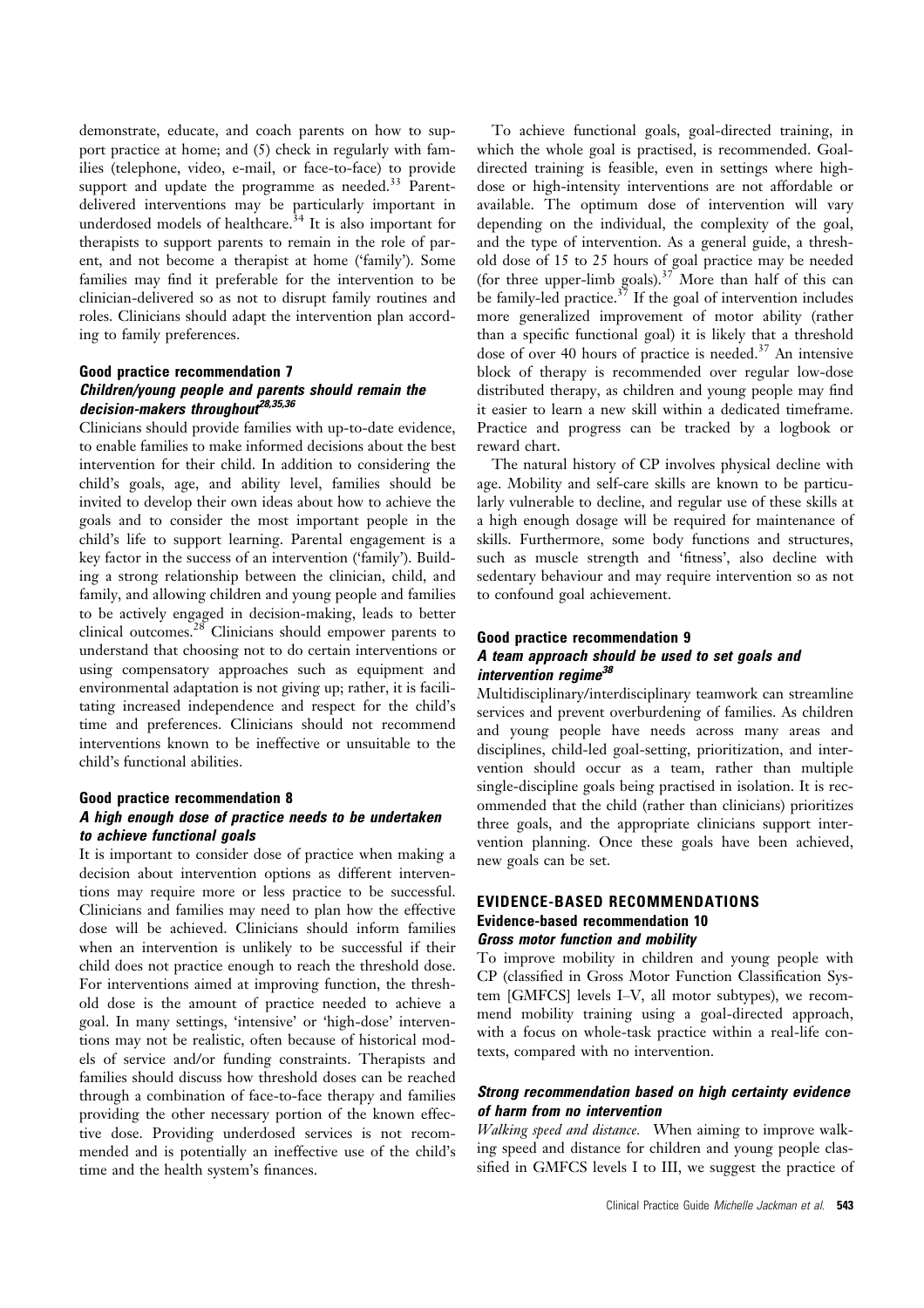walking.<sup>39,40</sup> Treadmill training can increase the dose of walking practice if this equipment is available.

General mobility training, overground walking, and sitto-stand training may improve walking speed and distance. $39-42$  These interventions should be supplemented with practice of walking within the child's real-life environments and terrains.

For children and young people classified in GMFCS levels IV and V, overground walking practice is more effective than partial bodyweight-supported treadmill training for improving walking distance, but both treatments provide the experience of supported walking and will not lead to independent walking. For children and young people classified in GMFCS levels IV and V, the experience of walking might be a well-being and inclusion goal, rather than a functional mobility goal ('friends'). Despite this, partial bodyweight-supported treadmill training may lead to improved transfer abilities. In low- to middle-income contexts, whole-task practice is more affordable and feasible than partial bodyweight-supported treadmill training and is therefore preferentially recommended in these contexts.

Gross motor function. When aiming to improve gross motor function for children and young people classified in GMFCS levels I to III, goal-directed or task-specific training in which the whole task or goal is practised is suggested. Part-task practice may be undertaken as a first step towards whole-task practice.

HABIT-ILE, $4^{3,44}$  context-focused therapy, $4^{5,46}$  and goaldirected motor training<sup>47,48</sup> can also be used to improve gross motor function in children and young people classified in GMFCS levels I to IV.

Independent mobility for children and young people classified in GMFCS level IV should focus on adaptive equipment (e.g. powered mobility) that supports effective and efficient goal achievement, rather than focusing on general gross motor skills. For children and young people classified in GMFCS levels III to IV, we recommend that functional goals be addressed in combination with equipment, technology, and environmental adaptations to maximize independence, inclusion, speed of task completion, and to reduce energy consumption and caregiver burden. We recommend that the child sets specific and achievable mobility goals and directly practises these (e.g. reposition themselves in bed).

More detailed recommendations to improve functional mobility are provided in Appendix S7.

### Evidence-based recommendation 11 Hand use in functional activities

To improve goal achievement in hand use in children and young people with CP (in Manual Ability Classification System [MACS] levels I–IV, all motor subtypes), we recommend a goal-directed or task-specific approach, compared with no intervention or body structures and function intervention.

### Strong recommendation based on low to high certainty evidence

For all children and young people with CP who have goals related to use of their hands, a goal-directed approach involving whole-task practice is recommended (e.g. training the whole task of handwriting, not training finger dexterity, and assuming this will transfer to improved handwriting). There are numerous effective intervention options, and the choice will depend on the child's cognitive ability, motor-type, topography, goal, child and family preferences, and available resources.

For children and young people classified in MACS level IV, clinicians should use goal-directed training and consider environmental adaptations and equipment that can increase the child's independence and decrease caregiver burden.

An upper-limb decision algorithm (Fig. 2) has been developed to guide clinicians, although individualized clinical reasoning should always take precedence.

For children and young people with unilateral or asymmetric CP, in MACS levels I to III, intensive models of CIMT and bimanual therapy lead to similar sized improvements,<sup>49</sup> but CIMT will produce unimanual improvements whereas bimanual therapy will produce bimanual improvements. This means the goals for intervention must be considered. When both unimanual and bimanual outcomes are sought, families can choose the approach that suits them best. When using either approach, the intervention should be targeted at the desired goals and followed by whole-task practice of the child's goals.

CIMT may be the most appropriate intervention option when the child is unable to use their more affected hand as an effective 'helper hand', and they can tolerate a restraint.<sup>49</sup> Intervention should not aim for the child to be able to use their more affected hand equally as well as their preferred hand because in most real-life tasks the dominant and non-dominant hands take different roles and have different skill levels. CIMT trials have mostly included children with active wrist extension and ability to grasp.<sup>49</sup> Caution using CIMT is warranted in children and young people with limited hand function, as frustration can arise and the age appropriateness of simple one-handed actions and activities should be considered. In children younger than 2 years of age, lower doses of CIMT are recommended to safeguard the development of the dominant hand.

There is limited benefit to wearing the restraint unless targeted task practice is undertaken concurrently.<sup>49</sup> Similar improvements occur from mitts, slings, splints, or casts, with removeable soft restraints preferred by children. The child should be given as much control as possible over the type of constraint chosen (e.g. choice of material or colour). If the child is distressed by the restraint, a different approach should be used (i.e. bimanual therapy or goaldirected training). CIMT should always be followed by whole-task practice without the restraint.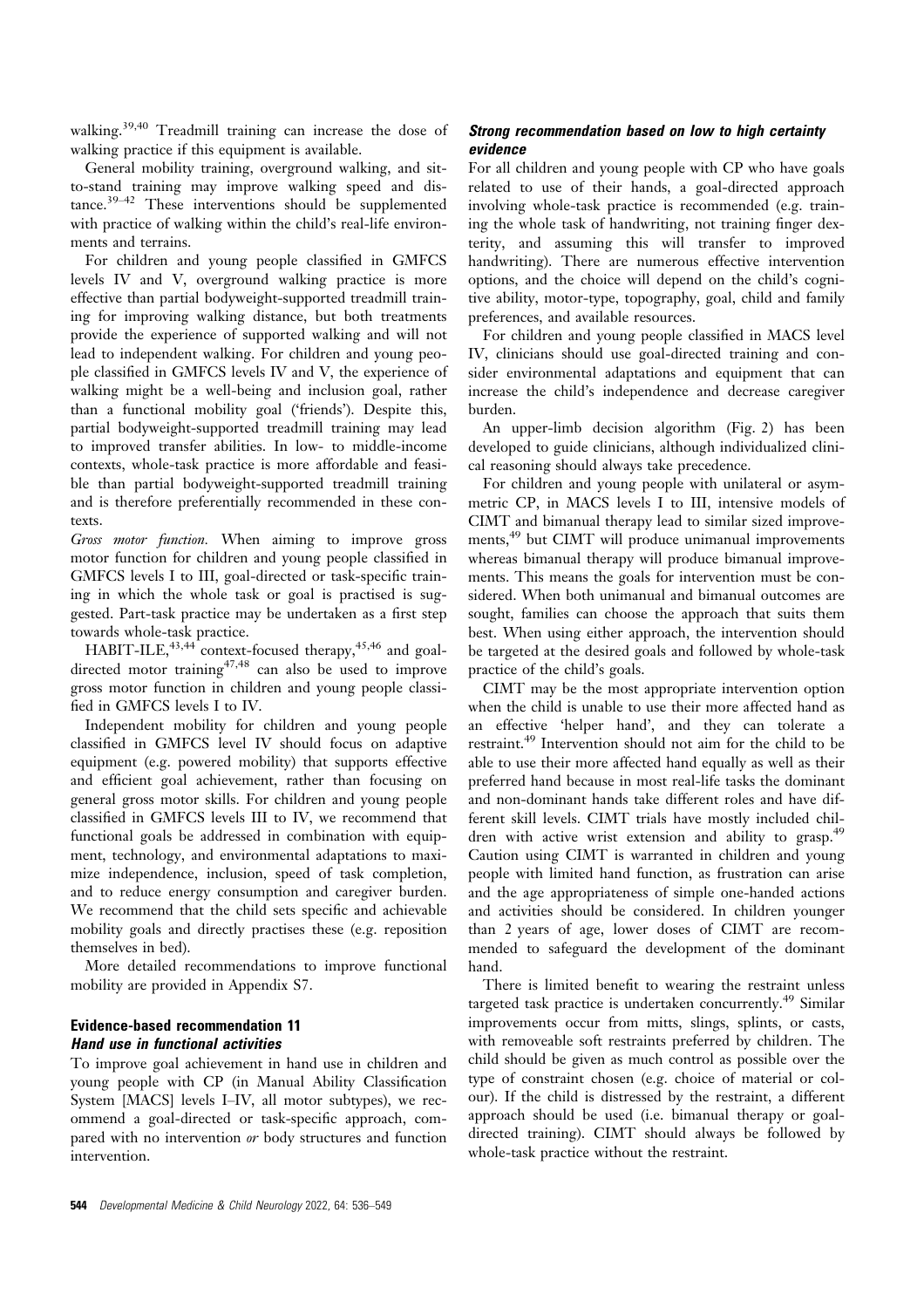

Figure 2: Decision algorithm for hand use in functional activities.

Bimanual therapy involves selecting activities and setting up the environment to promote spontaneous use of both hands, and negate the need for verbal or physical prompts. Activities and games need to be carefully selected to promote bimanual hand use while concurrently considering the role of the more affected hand when completing the desired bimanual activity (e.g. stabilization by weight/support, stabilization by grip or manipulation). HABIT/HABIT-ILE are two protocolized versions of bimanual therapy.<sup>43,50</sup> Similar to CIMT, bimanual therapy should be followed by wholetask practice of the specific goal.

For children and young people with bilateral CP, there is emerging research into effective therapies to improve hand function. We recommend using a goal-directed training approach, in which the focus of intervention is whole-task practice (all ages, MACS levels I–IV) or CO-OP<sup>51</sup> (aged >4y, MACS levels I–IV), HABIT-ILE<sup>44</sup> (aged  $>$ 6y, GMFCS levels I–IV, MACS levels I–III), or HABIT<sup>52</sup> (aged >4y, GMFCS levels I–IV, MACS levels I–III) to achieve hand function goals.

More detailed recommendations to improve hand use are provided in Appendix S8.

# Evidence-based recommendation 12 Self-care

To improve self-care goal achievement in children and young people with CP (all motor types and severities), we recommend a goal-directed and task-specific approach (for skills development) plus adaptive equipment (for safe, timely independence), compared with no intervention.

### Strong recommendation based on high certainty of harm from no intervention

Goal-directed and task-specific training can lead to achievement of self-care goals and is recommended over interventions that address underlying impairments. CO-OP, HABIT, and goal-directed training are all effective goal-directed and task-specific approaches.33,43,51,53 Environmental adaptations and equipment that can complement the task-specific approaches to achieve goals are recommended but may not be available in low-income contexts.

CO-OP is feasible with children with all subtypes of CP older than 4 years,  $51,53$  MACS levels I to IV, with verbal communication (or communication device), and problemsolving skills. Importantly, CO-OP seems to be beneficial for children with dystonic CP.<sup>54</sup>

HABIT or HABIT-ILE is suggested because it is feasible with children classified in GMFCS levels I to IV with all subtypes of CP older than 4 years, and may lead to improvements in overall motor ability, self-care, and individual goal achievement.<sup>43,44</sup> HABIT and HABIT-ILE are high-intensity approaches that require a high dose (90h over 10d) to be effective. CO-OP requires a lower dose of intervention than HABIT and HABIT-ILE, and therefore may be more feasible and cost effective. If the therapist is not certified in CO-OP, or trained in HABIT or HABIT-ILE, goal-directed training is recommended.

More detailed recommendations to improve self-care goals are provided in Appendix S9.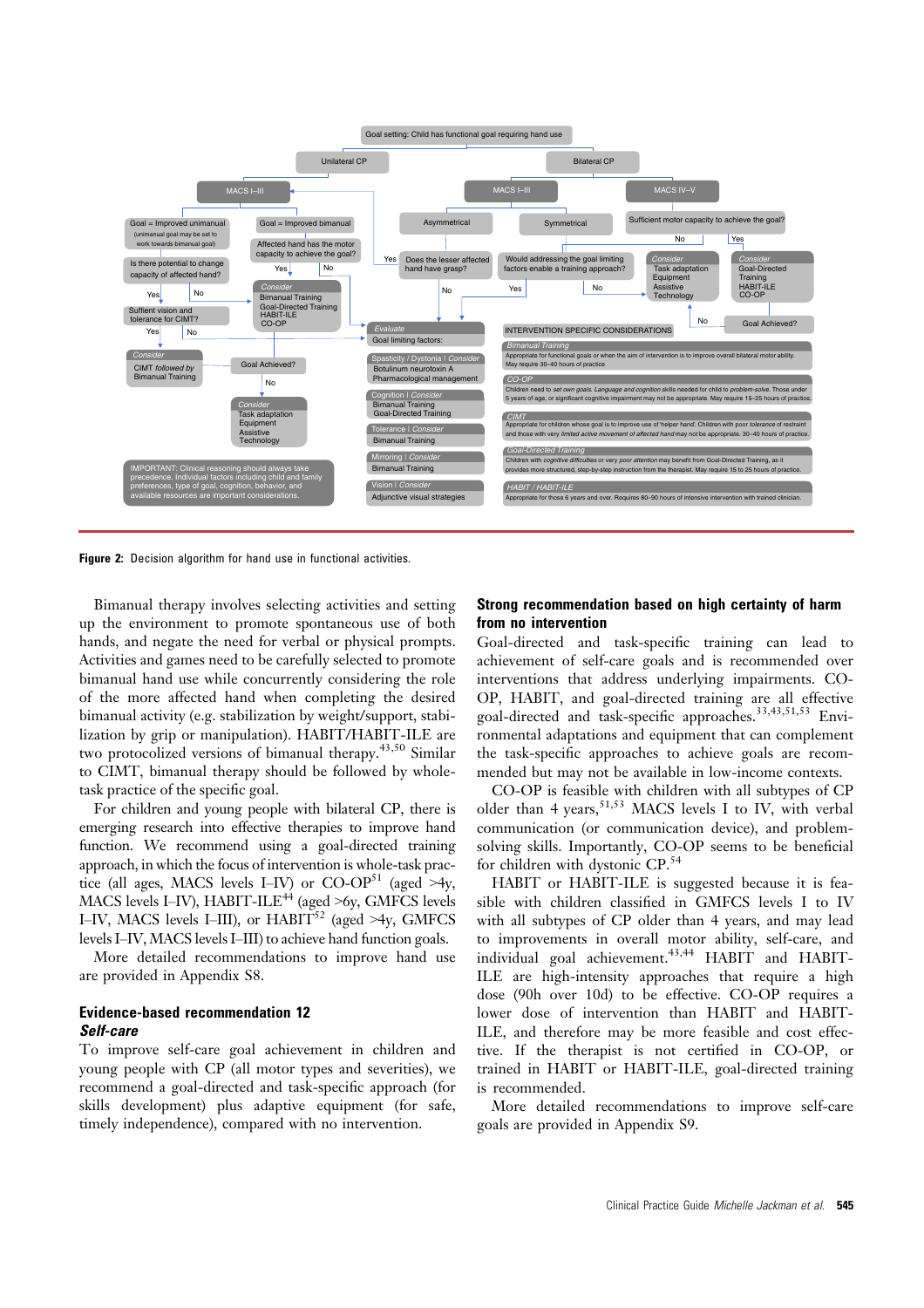### Evidence-based recommendation 13 Leisure

To improve performance of a leisure activity in children and young people with CP, we suggest that clinicians combine goal-directed approaches (CO-OP, goal-directed training, HABIT-ILE for GMFCS levels I–IV; and goal-directed training for GMFCS level V) with a focus on supporting the individual to overcome environmental, personal, and social factors that may limit participation, compared with no intervention or body functions and structure intervention.

# Conditional recommendation based on low certainty evidence

Children and young people with CP participate in leisure activities less than their peers $^{55-57}$  and the variety of leisure options is limited. When leisure is the focus, intervention should include child-chosen goals, identification of individual, social, and environmental barriers ('friends'), motivational interviewing, whole-task practice within reallife environments, and environment-focused strategies including equipment prescription and site visits. ParticiPAte CP58 and the Pathways and Resources for Engagement and Participation have been shown to lead to improvements in individual participation goals,<sup>59</sup> as has intervention that directly addresses environmental and social barriers using a coaching approach.<sup>60</sup> Research focusing broadly on participation recommends that impairment focused interventions should not be used, and that intervention should be goal-directed and familycentred.<sup>61,62</sup>

It is important that leisure goals are chosen by the child and done for enjoyment ('fun'), and that the focus is on participation outside of the therapy environment ('friends').

More detailed recommendations to improve leisure goals are provided in Appendix S10.

### Children and young people with severe motor impairment

It is acknowledged that children and young people with severe motor impairment (in GMFCS level V or MACS level V) are unlikely to benefit from training interventions to improve function, although it is important to recognize that children and young people with severe impairment can contribute to everyday tasks through small actions, and changing environmental factors through adaptive equipment can support function and inclusion.<sup>63</sup> Comorbidities in children and young people with severe motor impairment can affect function and may need to be medically managed for functional goals to be realized. Although not the focus of this guideline, interventions to reduce pain, manage seizures, improve nutrition, and reduce vomiting may reduce hospital admission and make learning more successful, thus fostering participation in everyday activities. Children and young people with severe physical disabilities benefit from adaptive equipment and assistive technology to support their full inclusion within functional activities. It is acknowledged that adaptive

equipment and assistive technology may not be affordable or available in low- to middle-income contexts, which may substantially curtail the child's inclusion. Adaptive equipment and assistive technologies are discussed within the adjunctive interventions overview of the evidence table (Appendix S1) but are not a focus of this guideline.

# Adjunct, body functions and structures, and complementary and alternative medicine interventions

International consultation with key stakeholders identified that clinicians often seek evidence about commonly used interventions that do not meet our definition of interventions to improve function, and which are therefore excluded from this guideline. To address this need, supplementary information has been developed to provide an overview of adjunctive interventions, which are concurrent interventions that might boost functional effects (Appendix S1), body functions and structure interventions (Appendix S2), and complementary and alternative medicines, which parents often seek to trial (Appendix S3). They are based on current best available systematic reviews and RCTs, retrieved using a systematic search and reported in an overview of systematic reviews.<sup>64</sup>

# **DISCUSSION**

No clinical practice guideline has ever focused on physiotherapy and occupational therapy for improving physical function in children and young people with CP at the activities and participation level of the ICF, even though it had been a priority identified within the field.<sup>65</sup> This guideline provides practical and accessible recommendations that clinicians across the world can perform to align their practice with the World Health Organization's ICF framework. When the aim of intervention is to improve physical function for children and young people with CP, the following nine important elements should be included. (1) Client-chosen goals should be set to identify meaningful tasks and harness motivation. (2) Clinicians should observe the child attempting their functional goal to determine the factors that are limiting goal achievement. (3) Intervention should focus on whole-task practice of the goals to improve task performance. (4) Intervention should be enjoyable and motivating to harness plasticity. (5) Practice of the goals should occur within real-life environments (or simulate the child's real-life environment as much as possible) to expedite generalization. (6) Support should be provided to families to facilitate practice at home to increase the dosage of practice. (7) Clinicians should inform and empower children and young people and families to make their own decisions about interventions to respect preference and foster engagement. (8) A high enough dose of practice should be planned for goals to be achieved to achieve clinically meaningful gains and harness plasticity. (9) A team approach to goal-setting and intervention should be used for streamlining services and enhancing communication.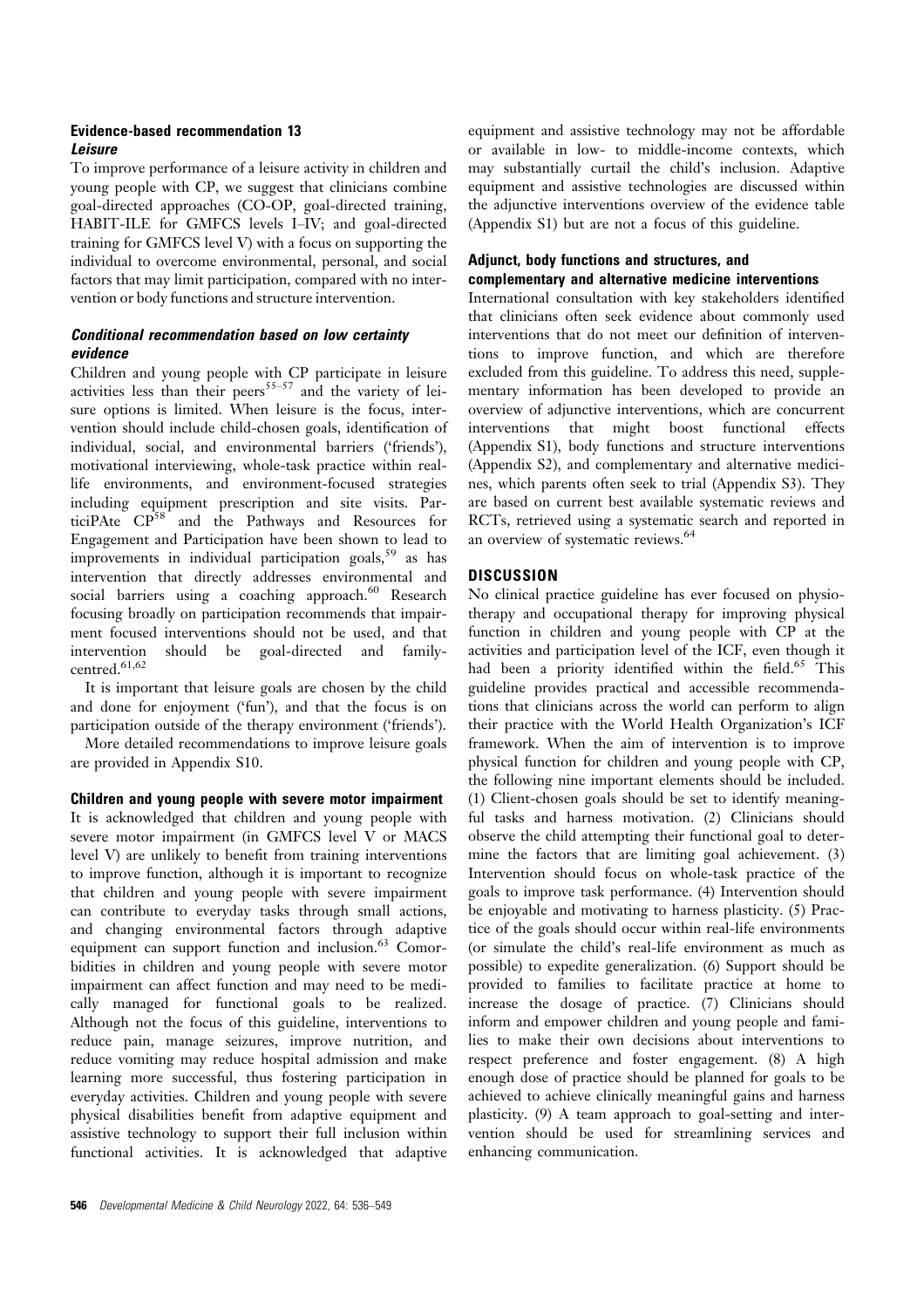To improve mobility outcomes, direct practice of the mobility goal should be undertaken. When the goal is walking, overground walking is recommended to improve walking distance and speed. Treadmill training (where available) can be an effective supplement to overground walking to increase the dose of practice for improving walking speed. To improve hand use outcomes, CIMT, bimanual therapy (including HABIT/HABIT-ILE), and CO-OP are effective approaches. For learning self-care skills and improving independence in self-care outcomes, goal-directed training, CO-OP, and HABIT/HABIT-ILE are potential options, supplemented by adaptive equipment (where available) to improve safety and lower caregiver burden. To improve leisure performance and participation, task-specific practice should be combined with supporting the individual to overcome environmental, personal, and social barriers to achieve participation. Factors including age, cognitive and functional ability, individual preferences, policies, and available resources will guide the most appropriate intervention approach for the child's chosen goal.

This review has several limitations. There were no existing systematic reviews that addressed our overarching clinical questions. As such, multiple systematic reviews and clinical trials were identified using a systematic review methodology, appraised and interpreted to develop these guidelines. Good practice recommendations are based on best available evidence; however, many of these principles have not been verified in high-quality trials. The senior authors resided within Australia, and although over 400 non-Australian clinicians were consulted and 19 non-Australian authors reviewed the manuscript, this may be a cultural limitation for implementing recommendations in all global contexts.

### CONCLUSION

When aiming to improve functional goals for children and young people with CP, it is best practice for client-chosen goals to be set, and for intervention to be focused on whole-task practice of the goals, rather than addressing underlying impairments. Setting functional goals, and directly practising those goals, is a low-cost approach to intervention that can be applied across many settings, including those where resources are limited. Information sheets have been developed to facilitate translation of these recommendations into practice, and are available via links provided in Appendix S11.

### ACKNOWLEDGEMENTS

We sincerely thank the expert international panel members and consumer stakeholders who provided consultation on this

guideline: Mina Ahmadi Kahjoogh (occupational therapist, Iran), Yannick Bleyenheuft (physiotherapist, Belgium), Marina Brandão (physical therapist, Brazil), Dianne Damiano (physiotherapist, USA), Ann-Christin Eliasson (occupational therapist, Sweden), James Espie (parent of young person with CP, Australia), Darcy Fehlings (physician, Canada), Hortensia Gimeno (occupational therapist, UK), Andrew Gordon (movement scientist, USA), Asis Ghosh (physiotherapist, India), Karen Harpster (occupational therapist, USA), Karen Keith (parent of young person with CP, Australia), Katrijn Klingels (physiotherapist, Belgium), Marjolijn Ketelaar (physiotherapist, the Netherlands), Judy Lindsay (physiotherapist, USA), Annette Majnemer (occupational therapist, Canada), Eugene Rameckers (physical therapist, the Netherlands), Keiko Shikako Thomas (occupational therapist, Canada), Kristy Steinau (physiotherapist, USA).

LS was supported by a National Health and Medical Research Council Career Development Fellowship (1160694) and Children's Hospital Foundation Mary McConnel Career Boost for Women. RNB was supported by a National Health and Medical Council Research Fellowship (1105038). The funding bodies had no role in the design, conduct, or reporting of the study. The authors have stated that they had no interests that might be perceived as posing conflict or bias.

### DATA AVAILABILITY STATEMENT

The data that supports the findings of this study are available in the supplementary material of this article.

#### SUPPORTING INFORMATION

The following additional material may be found online:

Figure S1: PRISMA flow diagram of evidence.

Table S1: Included studies chosen as primary evidence

Table S2: Included studies not selected as overarching primary evidence

Table S3: Excluded studies with reason for exclusion

Appendix S1: Adjunct interventions.

Appendix S2: Body structures and function interventions.

Appendix S3: Complementary and alternative medicine interventions.

Appendix S4: Stakeholders, review process, and managing conflict of interest.

Appendix S5: Methods.

Appendix S6: Search terms.

Appendix S7: Mobility (including transfers).

Appendix S8: Hand use functional activities.

Appendix S9: Self-care.

Appendix S10: Leisure.

Appendix S11: Information Sheets to support translation of guideline recommendations.

### **REFERENCES**

- 1. Galea C, Mcintyre S, Smithers-Sheedy H, et al. Cerebral palsy trends in Australia (1995–2009): a population-based observational study. Dev Med Chil Neurol 2019; 61: 186–93.
- 2. Hollung SJ, Vik T, Lydersen S, Bakken IJ, Andersen GL. Decreasing prevalence and severity of cerebral palsy in Norway among children born 1999 to 2010 concomitant with improvements in

perinatal health. Eur J Paediatr Neurol 2018; 22: 814–21.

3. Chauhan A, Singh M, Jaiswal N, Agarwal A, Sahu JK, Singh M. Prevalence of cerebral palsy in Indian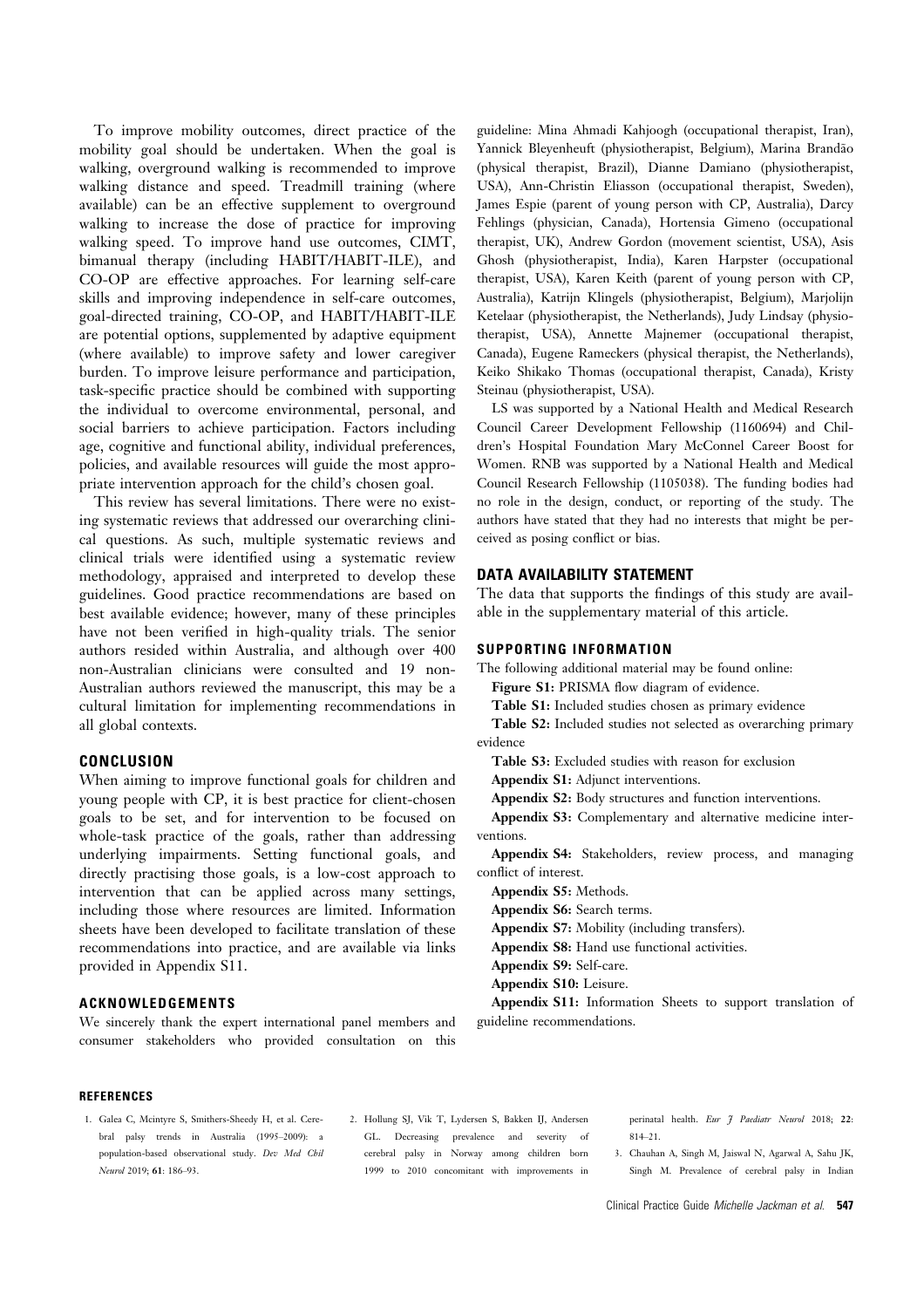children: a systematic review and meta-analysis. *Ind 7* Pediatr 2019; 86: 1124–30.

- 4. Khandaker G, Muhit M, Karim T, Smithers-Sheedy H, Novak I, Jones C, Badawi N. Epidemiology of cerebral palsy in Bangladesh: a population-based surveillance study. Dev Med Chil Neurol 2019; 61: 601–9.
- 5. Rosenbaum P, Paneth N, Leviton A, et al. A report: the definition and classification of cerebral palsy April 2006. Dev Med Chil Neurol 2007; 109(Suppl): 8–14.
- 6. Novak I, Hines M, Goldsmith S, Barclay R. Clinicial prognostic messages from a systematic review on cerebral palsy. Pediatrics 2012; 130: e1285–312.
- 7. Jones RA, Riethmuller A, Hesketh K, Trezise J, Batterham M, Okely AD. Promoting fundamental movement skill development and physical activity in early childhood settings: a cluster randomized controlled trial. Pediatr Exerc Sci 2011; 23: 600–15.
- 8. World Health Organization. International classification of functioning, disability and health: ICF. Geneva, Switzerland: World Health Organization; 2001.
- 9. Rosenbaum P, Gorter JW. The 'F-words' in childhood disability: I swear this is how we should think! Child Care Health Dev 2012; 38: 457–63.
- 10. Mastos M, Miller K, Eliasson AC, Imms C. Goaldirected training: linking theories of treatment to clinical practice for improved functional activities in daily life. Clin Rehabil 2007; 21: 47–55.
- 11. Rostami HR, Malamiri RA. Effect of treatment environment on modified constraint-induced movement therapy results in children with spastic hemiplegic cerebral palsy: a randomized controlled trial. Disabil Rehabil 2012; 34: 40–4.
- 12. Schünemann H, Brożek J, Guyatt G, Oxman A. GRADE handbook for grading quality of evidence and strength of recommendations. The GRADE Working Group; 2013.
- 13. Alonso-Coello P, Oxman AD, Moberg J, et al. GRADE Evidence to Decision (EtD) frameworks: a systematic and transparent approach to making well informed healthcare choices. 2: clinical practice guidelines. BMJ 2016; 353: i2089.
- 14. Alonso-Coello P. Schünemann HJ, Moberg J, et al. GRADE evidence to decision (EtD) frameworks: a systematic and transparent approach to making well informed healthcare choices. 1: introduction. BM7 2016; 353: i2016.
- 15. Shea BJ, Reeves BC, Wells G, et al. AMSTAR 2: a crticial appraisal tool for systematic reviews that include randomised or non-randomised studies of healthcare interventions, or both. *BM*7 2017; 358: j4008.
- 16. Higgins J, Savociv J, Page M, Sterne J. A revised tool for assessing risk of bias in randomized trials (RoB 2). In: Higgins J, Thomas J, Chandler J, Cumpston M, Li T, Welch V, editors. Cochrane methods. Cochrane database of systematic reviews of interventions. Available from: https://training.cochrane.org/handb ook#how-to-cite Cochrane Methods; 2018.
- 17. Sterne JA, Hernán MA, Reeves BC, et al. ROBINS-I: a tool for assessing risk of bias in non-ransomized studies of interventions. BMJ 2016; 355: i4919.
- 18. Andrews J, Guyatt G, Oxman AD, et al. GRADE guidelines: 14. Going from evidence to

recommendations: the significance and presentation of recommendations. *I Clin Epidemiol* 2013: 66: 719-25.

- 19. Andrews JC, Schünemann HJ, Oxman AD, et al. GRADE guidelines: 15. Going from evidence to recommendation—determinants of a recommendation's direction and strength.  $7 \text{ Clin } \text{Evidemiol } 2013$ ; 66: 726-35.
- 20. Guyatt GH, Alonso-Coello P, Schünemann HJ, et al. Guideline panels should seldom make good practice statements: guidance from the GRADE Working Group. *J Clin Epidemiol* 2016; 80: 3-7.
- 21. Löwing K, Bexelius A, Brogren CE. Activity focused and goal directed therapy for children with cerebral palsy – do goals make a difference? Disabil Rehabil 2009; 31: 1808–16.
- 22. Nijhuis BJ, Reinders-Messelink HA, de Blécourt AC, et al. Goal setting in Dutch paediatric rehabilitation. Are the needs and principal problems of children with cerebral palsy integrated into their rehabilitation goals? Clin Rehabil 2008; 22: 348–63.
- 23. Darrah J, Wiart L, Magill-Evans J. Do therapists' goals and interventions for children with cerebral palsy reflect principles in contemporary literature? Pediatr Phys Ther 2008; 20: 334–9.
- 24. Palisano RJ, Snider LM, Orlin MN. Recent advances in physical and occupational therapy for children with cerebral palsy. Semin Pediatr Neurol 2004; 11: 66–77.
- 25. Brandão M, Ocarino JM, Bueno KMP, Mancini MC. Hand use at home and in clinical settings by children with cerebral palsy: a qualitative study. Occup Ther Int 2015; 22: 43–50.
- 26. Law M, Baptiste S, Carswell A, McColl M, Polatajko HJ, Pollock N. COPM Canadian Occupational Performance Measure. Ottowa, ON: CAOT Publications ACE; 2005.
- 27. Bowman J, Mogensen L, Marsland E, Lannin N. The development, content validity and inter-rater reliability of the SMART-Goal Evaluation Method: a standardised method for evaluating clinical goals. Austral Occup Ther J 2015; 62: 420–7.
- 28. Lord C, Rapley T, Marcroft C, Pearse J, Basu A. Determinants of parent-delivered therapy intervention in children with cerebral palsy: a qualitative synthesis and checklist. Child Care Health Dev 2018; 44: 659–69.
- 29. Shea CH, Wulf G. Enhancing motor learning through external-focus instructions and feedback. Hum Move Sci 1999; 18: 553–71.
- 30. Sigrist R, Rauter G, Riener R, Wolf P. Augmented visual, auditory, haptic, and multimodal feedback in motor learning: a review. Psychonom Bull Rev 2013; 20: 21–53.
- 31. Majnemer A, Shevell M, Law M, Poulin C, Rosenbaum P. Level of motivation in mastering challenging tasks in children with cerebral palsy. Dev Med Child Neurol 2010; 52: 1120–6.
- 32. Miller L, Ziviani J, Ware RS, Boyd RN. Does context matter? Mastery motivation and therapy engagement of children with cerebral palsy. Phys Occup Ther Pediatr 2016; 36: 155–70.
- 33. Novak I, Cusick A, Lannin N. Occupational therapy home programs for cerebral palsy: double-blind, randomized, controlled trial. Pediatrics 2009; 124: e606–14.
- 34. Zuurmond M, O'Banion D, Gladstone M, et al. Evaluating the impact of a community-based parent training

programme for children with cerebral palsy in Ghana. PLoS One 2018; 13: e0202096.

- 35. Wiart L, Ray L, Darrah J, Magill-Evans J. Parents' perspectives on occupational therapy and physical therapy goals for children with cerebral palsy. Disabil Rehabil 2010; 32: 248–58.
- 36. Hayles E, Jones A, Harvey D, Plummer D, Ruston S. Delivering healthcare services to children with cerebral palsy and their families: a narrative review. Health Soc Care Community 2015; 23: 242–51.
- 37. Jackman M, Lannin N, Galea C, Sakzewski L, Miller L, Novak I. What is the threshold dose of upper limb training for children with cerebral palsy to improve function? A systematic review. Austral Occup Ther 7 2020; 67: 269–80.
- 38. Jeglinsky I, Salminen AL, Carlberg EB, Autti-Rämö I. Rehabilitation planning for children and adolescents with cerebral palsy. J Pediatr Rehabil Med 2012; 5: 203-15.
- 39. Booth ATC, Buizer AI, Meyns P, Oude Lansink ILB, Steenbrink F, Krogt MM. The efficacy of functional gait training in children and young adults with cerebral palsy: a systematic review and meta-analysis. Dev Med Child Neurol 2018; 60: 866–83.
- 40. Grecco LAC, Zanon N, Sampaio LMM, Oliveira CS. A comparison of treadmill training and overground walking in ambulant children with cerebral palsy: randomized controlled clinical trial. Clin Rehabil 2013; 27: 686–96.
- 41. Chrysagis N, Skordilis EK, Stavrou N, Grammatopoulou E, Koutsouki D. The effect of treadmill training on gross motor function and walking speed in ambulatory adolescents with cerebral palsy: a randomized controlled trial. Am 7 Phys Med Rehabil 2012; 91: 747–60.
- 42. Gharib NMM, Abd El-Maksoud GM, Rezk-Allah SS. Efficacy of gait traner as an adjunct to traditional physical therapy on walking performance in hemiparetic cerebral palsied children: a randomized controlled trial. Clin Rehabil 2011; 25: 924–34.
- 43. Bleyenheuft Y, Arnould C, Brandao MB, Bleyenheuft C, Gordon AM. Hand and arm bimanual intensive therapy including lower extremity (HABIT-ILE) in children with unilateral spastic cerebral palsy: a randomized trial. Neurorehabil Neur Repair 2015; 29: 645– 57.
- 44. Bleyenheuft Y, Ebner-Karestinos D, et al. Intensive upper- and lower-extremity training for children with bilateral cerebral palsy: a quasi-randomized trial. Dev Med Chil Neurol 2017; 59: 625–33.
- 45. Law MC, Darrah J, Pollock N, et al. Focus on function: a cluster, randomized controlled trial comparing child- versus context-focused intervention for young children with cerebral palsy. Dev Med Chil Neurol 2011; 53: 621–9.
- 46. Kruijsen-Terpstra AJA, Ketelaar M, Verschuren O, et al. Efficacy of three therapy approaches in preschool children with cerebral palsy: a randomized controlled trial. Dev Med Child Neurol 2016; 58: 758–66.
- 47. Bar-Haim S, Harries N, Nammourah I, et al. Effectiveness of motor learning coaching in children with cerebral palsy: a randomized controlled trial. Clin Rehabil 2010; 24: 1009–20.